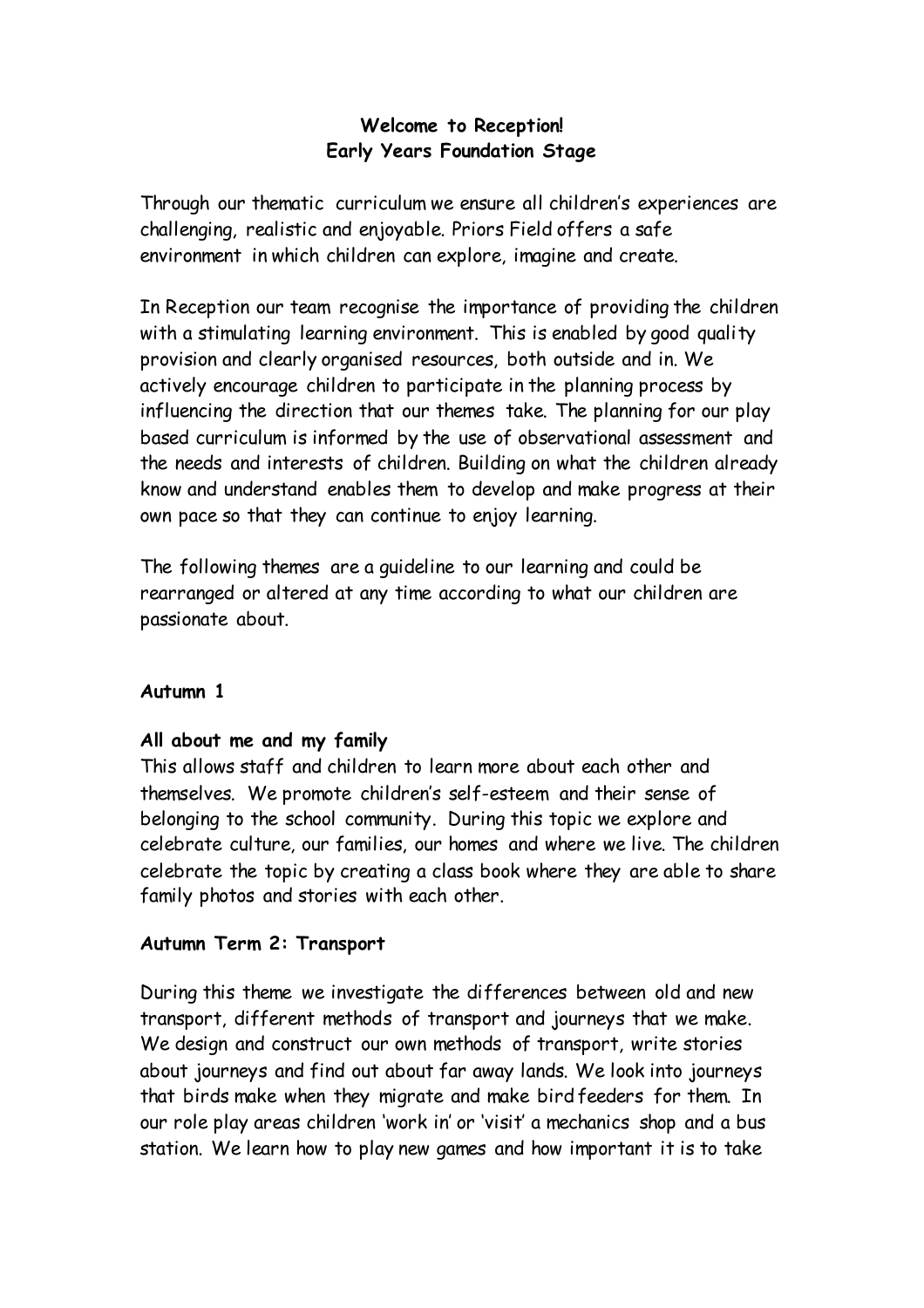turns and share when playing together. Nearer to Christmas we will offer a whole range of festive activities.

## **Spring term 1: Pets and Local animals**

We begin this topic by exploring animals that we are familiar with, such as farm animals and pets. Where do they live? Where might we see them? We use our wildlife area to look for signs of wild animals and go on mini beast hunts. We conduct surveys to find out the most popular pet of choice, write leaflets about caring for animals and open a Vets in our role play area. We use puppets to develop our writing and create stories about farm animals.

# **Spring term 2:**

# **Animals of our world**

Here we learn about wild animals and their habitats – from the jungle to the desert to the ocean! Lots of our work will centre around the story of 'Dear Zoo'; as we reflect on our school trip and find out where the animals we met are from. This gives us an opportunity to develop an understanding of climate, environments and habitats. We then read poems and stories about the sea and creatures that live in the ocean. We explore the depths of our imagination and creativity by creating 'under the sea' paintings and exploring sounds of the ocean.

# **Summer 1**

# **Dinosaurs**

For this topic we explore a variety of dinosaurs and their characteristics. We group and sort the dinosaurs and enjoy sharing facts and stories about them. We become archaeologists, digging up fossils in the sand and we use our globe to locate where other dinosaur fossils have been found. We sing songs about the dinosaurs and experiment with instruments to make dinosaur sounds. We investigate using information books and create our own factual leaflets and books.

# **Summer 2**

# **Castles, Kings and Queens**

This theme is a great opportunity to soak up local history and inspire imaginative play. We visit Kenilworth Castle in full Royal attire, learning about castle life and enjoying role play on the castle grounds. We work as a team to design and construct our own castle and we use our fine tuned motor skills to create furniture and small figurine people to live in the